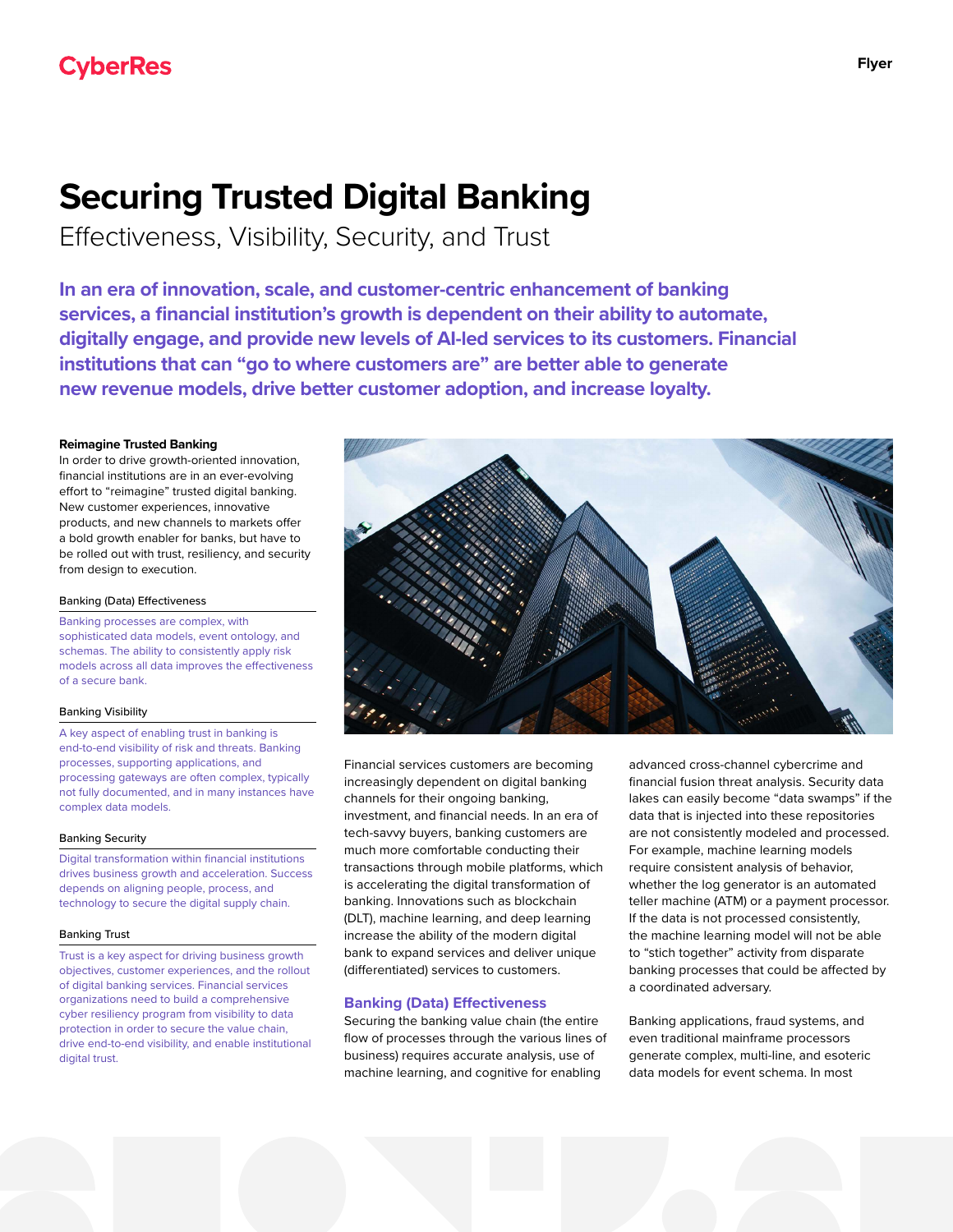instances, the message schemas are in binary and XML format, making it difficult to consistently parse, enhance, and add meta-data to the event schema. This limits the effectiveness of "fusion" (systems that fuse banking data across diverse processes, departments, and channels) risk and threat models, driving higher risk and lower effectiveness of a fusion center.

The CyberRes digital transformation is designed to provide one of the most mature and flexible models for addressing banking data complexities.

# **Banking Visibility**

Securing the value chain for financial services is a complex, diverse, and expansive challenge. Banks must deal with a unique risk surface, from retail banking risk to account takeover at the edge. CyberRes Trusted Digital Banking offerings have an extended, integrated ecosystem structure that provides

a comprehensive solution to secure the entire banking digital value chain—from retail banking, online, foreign exchange, payment, and other functions within the financial services value chain. This means better trust, security, and resiliency.

The CyberRes Security Operations portfolio is designed to provide end-to-end visibility through the banking value chain.

# **Banking Security**

Digital transformation is a strategic instrument for driving enterprise growth and market acceleration. Successful application of cyber resiliency to enable digital transformation requires technology, people, and process to align to the nuances of the business value chain. That is the ability to understand the goal for the specific digital transformation initiative and then align with those goals. The CyberRes offerings are designed to address the nuances of digital transformation specific



to the industry value chain, processes, and workflow. Our solutions include a holistic, solution-based view of empowering digital transformation through the precision of each industry solution.

CyberRes Adaptive Authentication and Application Security provides end-to-end security through the digital supply chain.

# **Banking Trust**

Digital banking provides a limitless vision for financial institutions to create new markets, open a new customer base, and deliver unique services. This includes the use of artificial intelligence, cognitive, voice assistants, and smarter banking chatbots to provide "just-in-time" insights. For example, customers with sight limitations can use banking voice assistants to provide instant access to the key highlights of their spending account. As banks expand their digital platforms to provide new products and services, the complexity of data flow and access governance expands.

CyberRes Trusted Digital Banking provides a lifecycle-based, holistic solution that protects customer experiences from how data enters the value chain to how it is used with digital platforms. This helps drive visibility and trust to enable customer adoption.

# **CyberRes Capabilities for Securing Trusted Digital Banking**

CyberRes is a Micro Focus line of business. We bring the expertise of one of the world's largest security portfolios to help our customers navigate the changing threat landscape by driving both cyber and business resiliency within their teams and organizations. We are here to help enterprises accelerate trust, reliability, and survivability through times of adversity, crisis, and business volatility.

We are part of a larger set of digital transformation solutions that fight adverse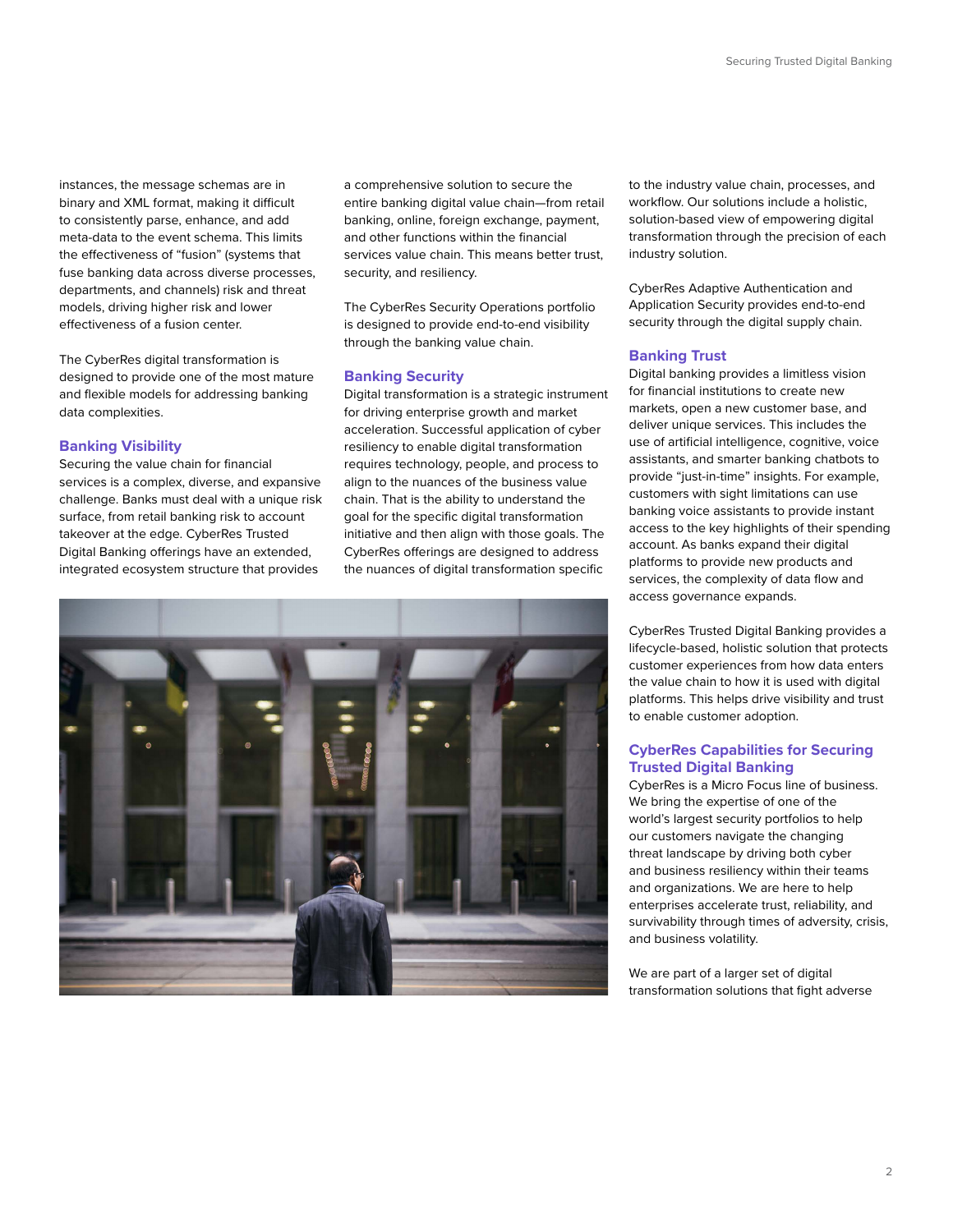conditions so businesses can continue to run today to keep the lights on and transform to grow and take advantage of tomorrow's opportunities. CyberRes offers a host of capabilities for securing trusted digital banking.

# **Banking Cyber Data Platform**

The CyberRes Data Platform provides a sophisticated, flexible, and scalable data platform that enables financial services to enhance their ingested events, logs, and other metadata. This includes a robust platform for parsing, normalization, and metadata enhancement. The platform is built on common industry-based standards that can be used in a provider/consumer architecture to drive better adoption and standardization.

## **Banking Fusion Operations**

CyberRes Security (Fusion) Operations solutions for financial services provide a nextgeneration fusion detection and anomaly detection capability. The solution provides an integrated framework to enable shared data experience with a holistic fusion center platform—from machine learning to advanced threat detection, automation, and workflow. This extends from information, financial crime, and physical to integrated banking processing systems.

## **Banking Secure Development**

At the core of banking modernization is the trust, integrity, and survivability of the microservices, banking application, and (in modern environments) infrastructure as code.

The CyberRes Secure Development portfolio enables financial institutions to shift left by moving security earlier in the software development lifecycle, which is the most efficient means of engineering secure applications. However, the velocity of development can make this a daunting task. Integrating security intelligence into development pipelines optimizes the power



of automation for agility, speed, innovation, and delivery to efficiently identify software risks, enforce policies, and remediate any found vulnerabilities.

## **Banking Secure Supply Chain**

Banking applications have complex dependencies with upstream and downstream systems, repositories, NetBeans, and other dependent code farms.

Modern banking applications, like apps in other sectors, are subject to open source security issues. And since most organizations have implemented hundreds of open source solutions, CyberRes' Open-Source Scanning tools put a spotlight on general security risks associated with open source components. Susceptibility analysis enables banks to automate the workflow to determine if open source weaknesses can affect the banking value chain.

## **Banking Data Classification**

A key aspect of addressing banking processes is to know your customer (KYC). A core component of KYC is to trace and classify customer data through complex processing environments. CyberRes Voltage File Analysis Suite Data Discovery uses AI-driven analytics to build a rich inventory of data. CyberRes Voltage Structured Data Manager automatically discovers sensitive data across all repositories and acts on it to reduce the data footprint and lower TCO.

## **Banking Data Protection**

Financial institutions today are hybrid IT and multi-cloud and need protection for high-value data that travels with the data. CyberRes Voltage encryption techniques encrypt or anonymize data in files, databases, applications, and analytics platforms so that business workflows continue to operate and data maintains usability and utility in its protected form. Yet, when exfiltrated, the encrypted data is useless to the cyberattacker. Voltage thus neutralizes the impacts of data breach ("safe breach"). Persistent data security enables privacy and safely increases data use to drive value for the business.